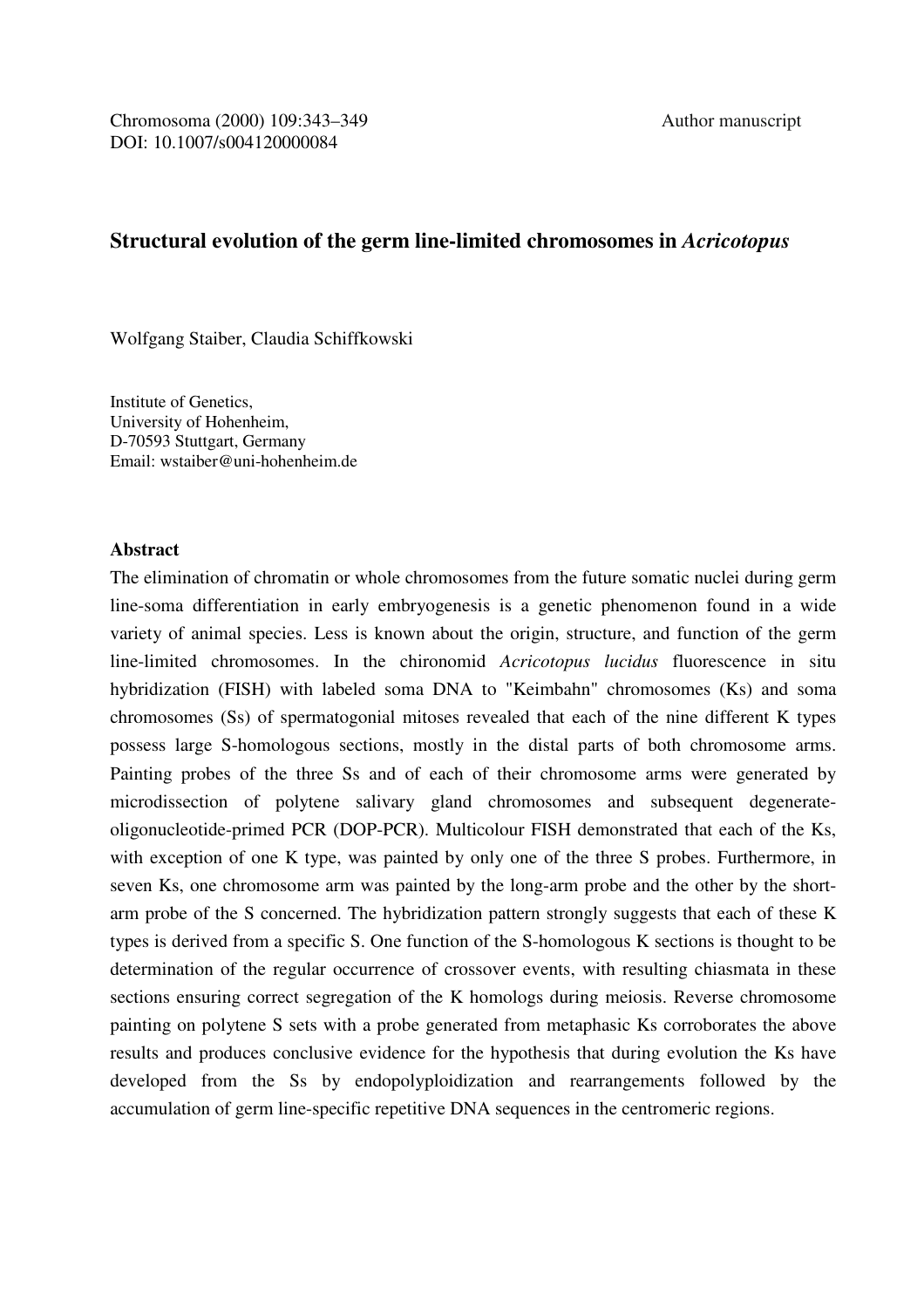#### **Introduction**

Germ line-soma differentiation is a fundamental process during early embryonic development. In various groups of animals - Protozoa, Nematoda, Crustacea, Insecta and Vertebrata - this differentiation is occasionally associated with the programmed elimination of chromatin or whole chromosomes from the future somatic nuclei (Tobler 1986; Kohno et al. 1986; Goto et al. 1998).

 In the dipteran families of cecidomyiids, chironomids and sciarids the germ line-limited chromosomes (called  $E =$  eliminated,  $K =$  "Keimbahn" or  $L =$  limited chromosomes) pass through complex chromosome cycles together with the soma chromosomes (Ss) (Bauer and Beermann 1952; White 1973; Gerbi 1986; De Saint Phalle and Sullivan 1996). Experiments with the cecidomyiids *Wachtliella* and *Mayetiola* produced strong evidence that the Ks have essential functions during the differentiation of germ cells in both sexes (Geyer-Duszynska 1966; Bantock 1970).

 Knowledge about the origin, structure and differentiation of the Ks is very limited (Hennig 1986). Painter (1966) has suggested, in referring to Nicklas (1959, 1960), that the germ line supernumeraries be interpreted as descendants of the S complement by way of "one or more endomitotic division cycles" or "one or more incomplete cell divisions". A characteristic feature of the germ line extra chromosomes established in the recent years in the hagfish species, *Eptatretus okinoseanus* and *Eptatretus chirratus* (Vertebrata, Cyclostomata), and in the chironomid *Acricotopus lucidus*, is the accumulation of germ line-specific repetitive DNA sequences (Kubota et al. 1993; Staiber et al. 1997; Goto et al. 1998). Furthermore, in *Acricotopus*, analysis in the polytene salivary gland of X-ray-induced K-S-rearrangements has demonstrated that the Ks contain segments of heterochromatin and sections with S-homologous banding patterns (Staiber and Thudium 1986, Staiber 1991b). The latter observation corroborates the suggestion that the Ks originate from the Ss.

 In this study chromosome painting with probes generated by microdissection of Ss and Ks and by degenerate oligonucleotide-primed PCR (DOP-PCR) (Carter et al. 1992; Meltzer et al. 1992; Telenius et al. 1992) was employed to determine the questions of the descent of the Ks from the Ss and the pathway of differentiation of the K complement.

## **Materials and methods**

### *Chromosome microdissection*

Squash preparation of chromosomes of salivary glands and gonads from larvae of a laboratory stock of *Acricotopus lucidus* (Diptera, Chironomidae) were made in 45% acetic acid, frozen on dry ice, dehydrated in an ethanol series and air-dried (Staiber 1988; Staiber et al. 1997). Microdissection of selected chromosomes was performed with an inverted microscope (Zeiss) using phase contrast with a mechanical micromanipulator (Leitz), and with glass microneedles produced by a horizontal pipette puller (Bachofer) and a De Fonbrune microforge (Beaudouin, Paris). Dissected chromosomes were transferred to a 0.5 ml microcentrifuge tube in a 5 µl drop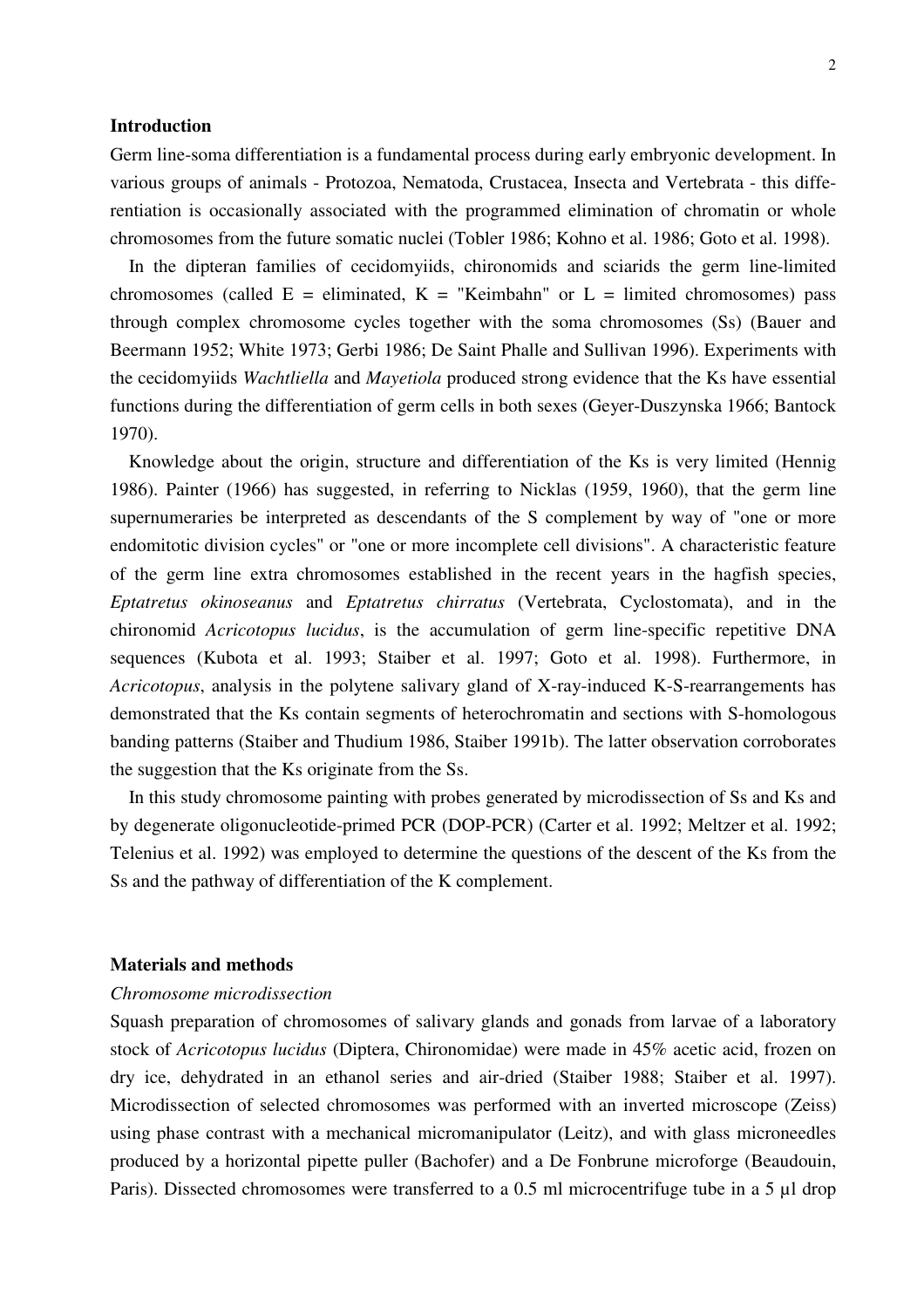of 10 mM Tris-HCl buffer, pH 8.5. After sampling two to five polytene or ten metaphase chromosomes 5 µl proteinase K (2 mg/ml, Boehringer, Mannheim) were added. Following digestion for about 48 h at room temperature proteinase K was inactivated by heating the probe to 94°C for 30 min.

### *Amplification and labeling of probes*

Premixed reagents for DOP-PCR containing 1.25 U Taq were added to the tube to a final volume of 50 µl (DOP-PCR Master Kit, Boehringer, Mannheim). For amplification in a Progene cycler (Techne) a slightly modified version of the manufacturer's protocol was used: After an initial denaturation step at 95°C for 5 min, eight cycles were performed at 94°C for 1 min, at 30°C for 1 min 30 s with a 4 min transition from 30°C to 72°C, and at 72°C for 3 min, then followed by 35- 38 cycles with denaturation at 94°C for 1 min, annealing at 62°C for 1 min and synthesis at 72°C for 3 min adding 5 s at each cycle. Final extension was carried out at 72°C for 7 min. In a second 50 µl labeling PCR a 2,5-5 µl aliquot of the PCR-generated probe pool was amplified for 38-40 cycles under the above conditions, except that 40 µM digoxigenin-11-dUTP or 66 µM fluorescein-12-dUTP (Boehringer, Mannheim) was added. A nick translation mix was used for labeling painting probes and the plasmid Ct111 with biotin-16-dUTP (Boehringer, Mannheim). Ct111 contains a repeat unit of 18S and 28S rDNA from *Chironomus tentans* (Degelmann et al. 1979). Soma DNA of *A. lucidus* obtained from dissected thoraces of larvae and prepupae using a QIAamp tissue kit (Qiagen) was labeled by a digoxigenin random-primed DNA labeling reaction (Boehringer, Mannheim).

## *Fluorescence in situ hybridization*

Labeled PCR or nick translation products were cleaned by using spin columns (Qiagen) or by ethanol precipitation. The hybridization mixture consisted of 5x SSC (pH 7.0) with 0.1% SDS or of 50% deionized formamide, 10% dextrane sulfate, 2x SSC, 1x Denhardt solution and 0.1% SDS in 40 mM phosphate buffer pH 7.0. Chromosome preparations, treatment of slides and denaturation was done as described in Staiber et al. (1997). Hybridization was performed in a humidified chamber overnight at 58°C or 37°C.

 For post-hybridization washing, slides were placed for 5 min once each in 2x SSC at room temperature and twice in 2x SSC at 37°C. Probe detection and signal amplification were performed for digoxigenin-labeled probes by applying alterating layers of anti-digoxigenin mouse IgG1, anti-mouse-Ig-digoxigenin F(ab')2 fragments and finally anti-digoxigeninfluorescein Fab fragments according to the manufacturer's instructions (Boehringer, Mannheim). Fluorescein-labeled probes were detected with a 1:200 dilution of a rabbit anti-FITC IgG (Dako) and with 1:50 dilution of a goat anti-rabbit IgG conjugated with fluorescein (Vector, Laboratories). Biotin-labeled probes were alternatively visualized by layers of Cy5 or FITC conjugated streptavidin, dilution 1:10 (Dako, Boehringer Mannheim), biotinylated goat antistreptavidin antibody, dilution 1:50 (Vector Laboratories), and finally Cy5 or FITC conjugated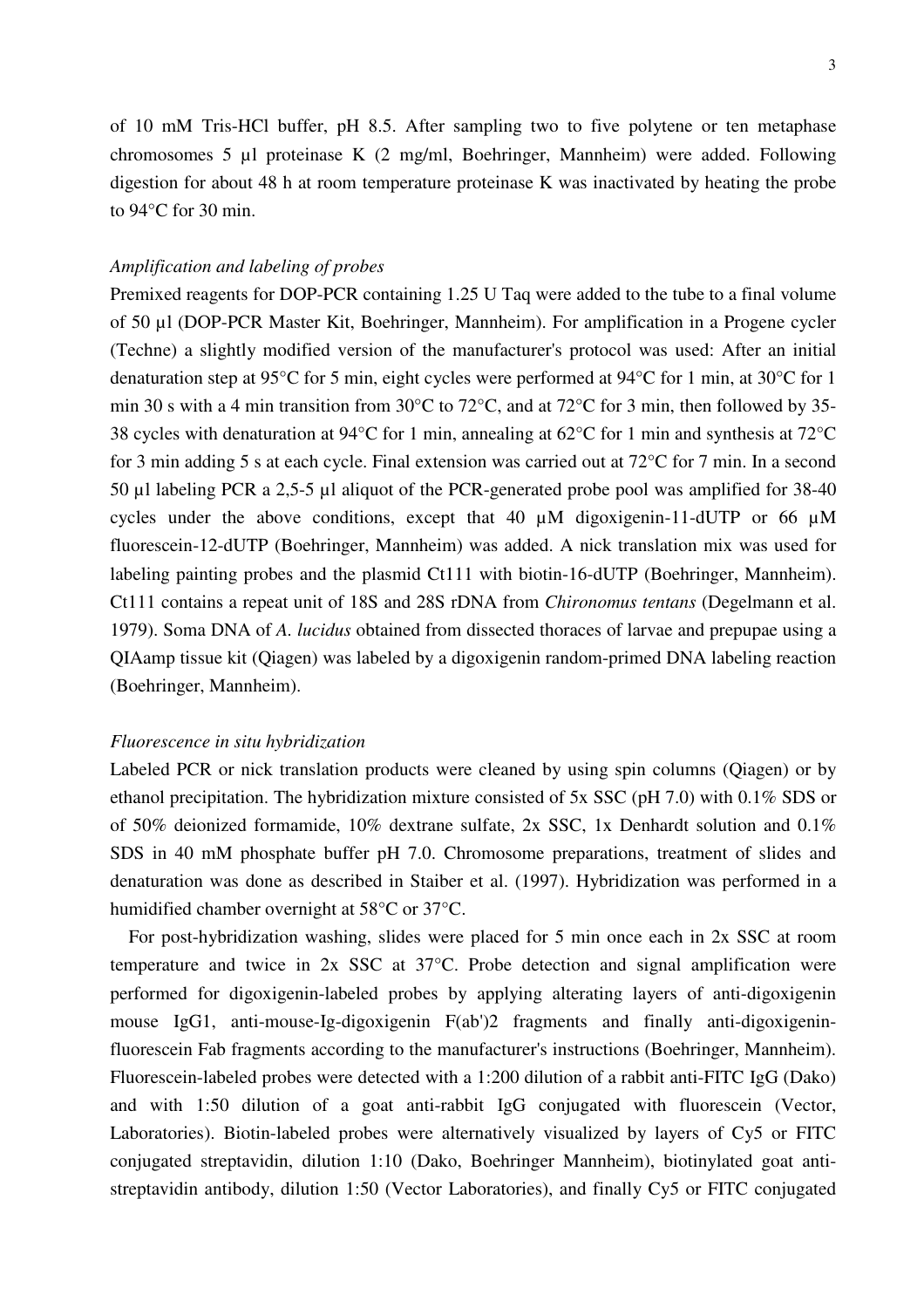streptavidin. Preparations were then mounted in Vectashield fluorescence antifade solution (Vector Laboratories) containing 2,5 µg/ml propidium iodide and were examined under a fluorescence Axiophot microscope (Zeiss). Digital images were captured with a confocal laser scanning microscope (MRC 1024, Biorad) and processed with a Corel Draw software package.

## **Results**

#### *Identification of S-homologous sections in the Ks*

Fluorescence in situ hybridization with whole soma DNA as a probe onto spermatogonial metaphases allows detection of those sections in the Ks containing S-homologous sequences. Figure 1A presents the hybridization patterns of Ks and Ss in a normal gonial mitosis, and Fig. 1C in a differential mitosis, that is the last gonial mitosis prior to meiosis, where all Ks move undivided, with unseparated chromatids, to only one pole, while the paired Ss stay behind in the equatorial plate. The digital inversion of the propidium iodide fluorescence patterns (Fig. 1B), corresponding to C-banding patterns of Ss and Ks, facilitates the identification of the chromosomes. As expected, the Ss are completely painted, with most intensive fluorescent signals in the centromeric regions. All Ks, except K9, exhibit a characteristic hybridization pattern with painted sections in distal parts in both chromosome arms. The centromeric regions of the Ks do not show any hybridization. The hybridization-free sections include the paracentromeric heterochromatin bands characteristic for all Ks apart from K9 (Staiber 1991a), and the terminal C-banding positive bands in K1 and K2. In the long arm of K4 an additional large bulb-like section adjacent to paracentromeric bands remained unpainted. The special K9 is completely painted like the Ss.

# *Vizualization of relations between the different S and K types by using chromosome-specific S painting probes*

For the characterization of specific homologies between the different S and K types, painting probes for each of the three Ss were generated by microdissection of polytene salivary gland Ss and DOP-PCR. The salivary gland chromosomes of *A. lucidus* can be easily distinguished from each other by specific cytogenetic landmarks as centromeric regions and different Balbiani rings (Mechelke 1953; Staiber and Behnke 1985). The chromosome specifity of each of the paints was checked by hybridization onto polytene S sets prior to their application to gonial mitoses.

 Initially, painting probes were produced from entire polytene Ss, including the large heterochromatic centromere blocks that contain large amounts of repetitive DNA sequences, especially of the highly repeated AlSo sequence family (Staiber et al. 1997). Hybridization such probes to spermatogonial metaphases resulted in strong hybridization signals at the centromeric regions of all Ss. Hence, in Fig. 1D, not only do the centromeres of the painted SIIs fluoresce very brightly, but also those of the SIs and SIIIs, and that of K9. This made it difficult to capture clear images of the weaker fluorescence in the arms of the painted S and in the S-homologous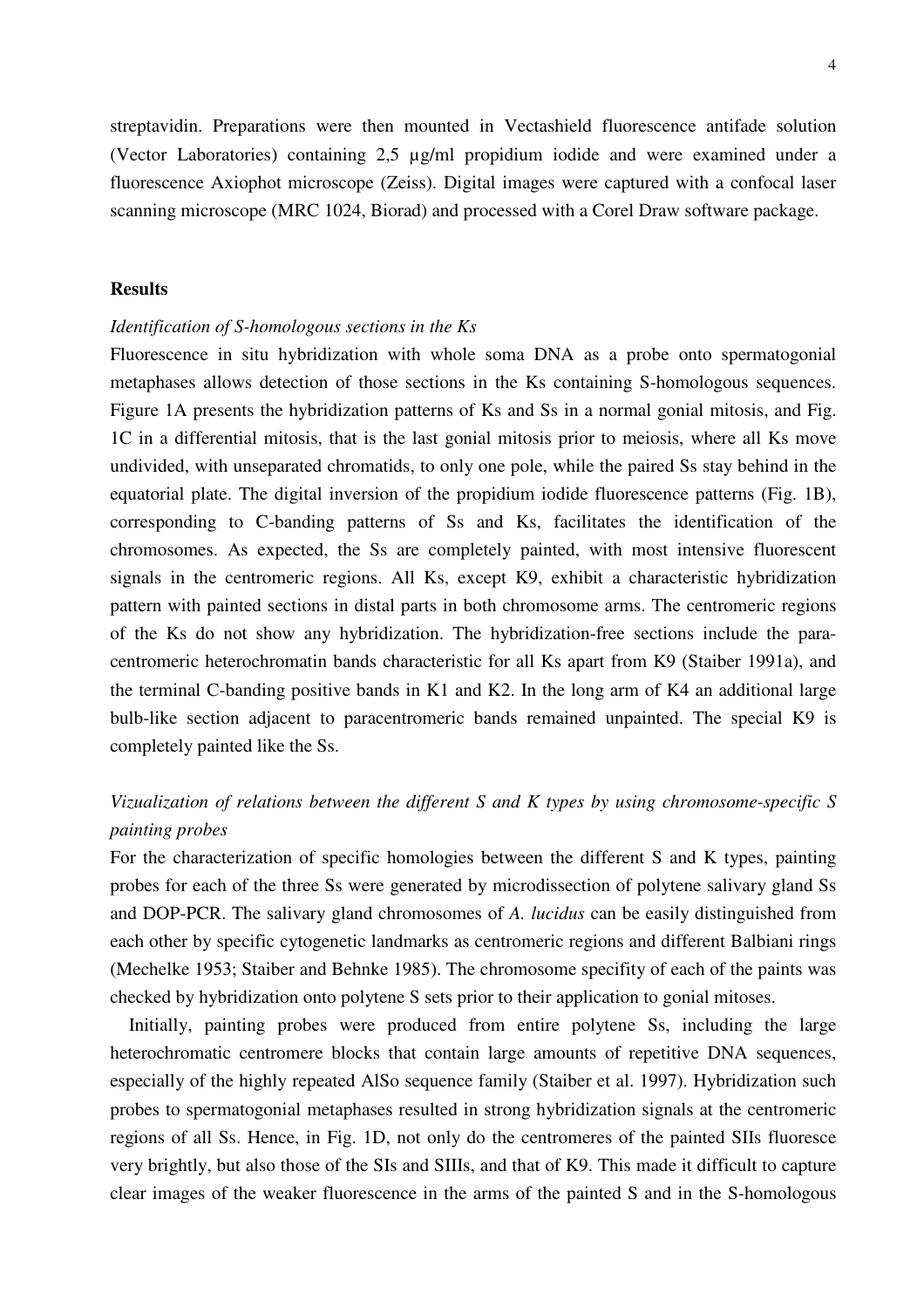sections of the Ks. Therefore, the heterochromatic blocks were removed prior to microdissection in order to reduce the amount of repetitive sequences in the painting probes.



**Fig. 1.** Identification of S-homologous sections in the Ks of *A. lucidus*. **A** FISH with labeled soma DNA as probe (*green*) to a spermatogonial metaphase and an interphase nucleus. Chromosomes are counterstained with propidium iodide (*red*). **B** Reverse presentation of the propidium iodide fluorescence. **C** Hybridization of soma DNA to a differential gonial mitosis. **D** FISH with a SII painting probe generated from polytene SIIs containing the centromeric heterochromatin. Strong signals also at the centromeric regions of the SIs, SIIIs and K9. **E** Chromosome painting with a SI probe and **F** a SIII probe without centromeric repetitive DNA sequences. **G** Three-color chromosome painting with probes of SI (*purple*), SII (*red*) and SIII (*green*). **H** Digital inversion of the propidium iodide fluorescence. *Bar* represents 10 µm. *I - III*, soma chromosomes SI - SIII. *1 - 9*, germ line limited chromosomes K1 - K9.

 Fluorescence in situ hybridization with PCR products generated from SI onto a spermatogonial metaphase is shown in Fig. 1E. The paired SIs and the spatial associated K9 are completely painted, except for the centromeric regions, while in both homologs of K2 only the long arms are painted. Using an SIII painting probe, as can be seen in the metaphase in Fig. 1F, the K4s fluoresce brightly in the distal parts of both arms.

 The use of differently labeled probes of the three Ss combined for multicolor FISH provides the potential to determine the homologies between Ss and Ks in one hybridization experiment. In Fig. 1G the biotinylated SI probe was visualized by Cy5 (blue) and the digoxigenated SII probe by rhodamine (red); the fluorescein-labeled SIII probe fluoresces green. For orientation Fig. 1H shows the digital inversion of the propidium iodide fluorescence of the chromosomes. Each of the seven Ks present in this metaphase was painted only by one of the S probes. FISH-positive sites were assigned to more distally located euchromatic (=C-band negative) sections in both arms of each K, except for K9, where both arms are completely painted.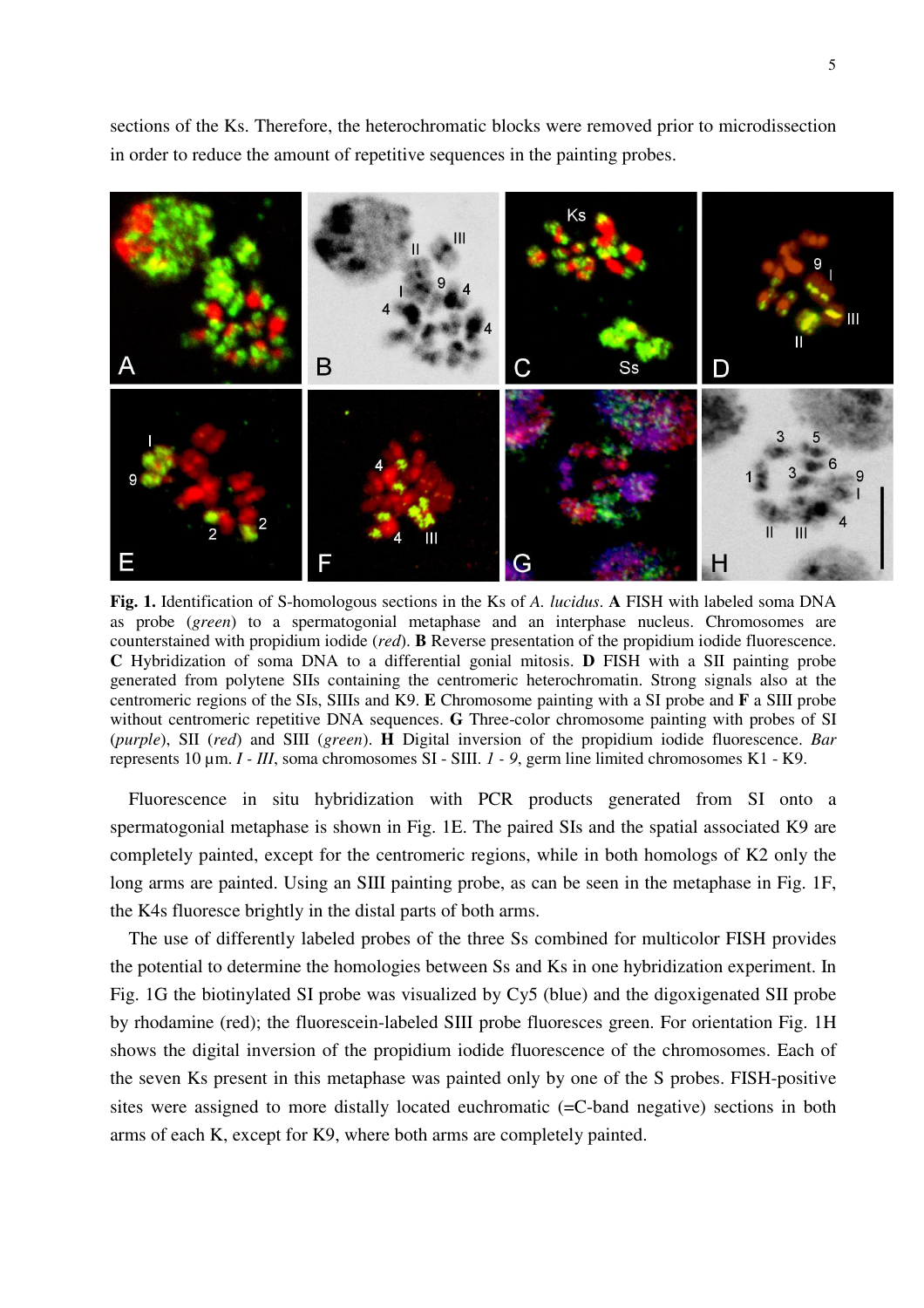## *Identification of chromosomal rearrangements within the Ks by using chromosome arm-specific S painting probes and by reverse painting of K probes on polytene Ss*

Use of the painting approach to determine the homologies between Ss and Ks was extended to FISH with combinations of S chromosome arm probes. Results of dual-color FISH with armspecific painting probes to gonial metaphases are shown for SI in Fig. 2A, for SII in Fig. 2B, and for SIII in Fig. 2C, and are summarized in Table 1. The short arm (p) probes of the Ss were visualized by Cy5 (blue), and long arm (q) probes by fluorescein (green). Chromosomes were counterstained with propidium iodide (red).



**Fig. 2.** Structural analysis of the Ks. Two-color FISH with combinations of probes from long (*green*) and short (*blue*) chromosome arms of (**A**) SI, (**B**) SII and (**C**) SIII. **D** Reverse chromosome painting with a probe generated from metaphasic K4s onto a polytene salivary gland S set. Distinct painting of both arms of SIII. *C*, heterochromatic centromeric regions. *N*, nucleolus. Bar represents 50 µm. **E** Controlhybridization of the K4 probe to a spermatogonial metaphase. Very strong signals on the paracentromeric heterochromatin of all Ks except K9 resulting from germ line specific repetitive DNA sequences in the probe. The insert represents a section of the metaphase with digital increased signal amplification showing clear hybridization in both arms of SIII, in the central and distal parts of K4, and on an intercalary band in K9. **F** Localization of a rDNA site in K4 with clone Ct111 containing a rDNA repeat from *Chironomus tentans*.

With the exception of K1 (Fig. 2A) and K2 (Figs. 2A, 2B), in all other Ks the one chromosome arm is painted by the short-arm probe the other arm by the long-arm probe. In the long arm of K1 (Fig. 2A) there is, in addition to a section painted by the SI short-arm probe, a small section between two of the three terminal heterochromatin bands detected by the long arm probe of SI.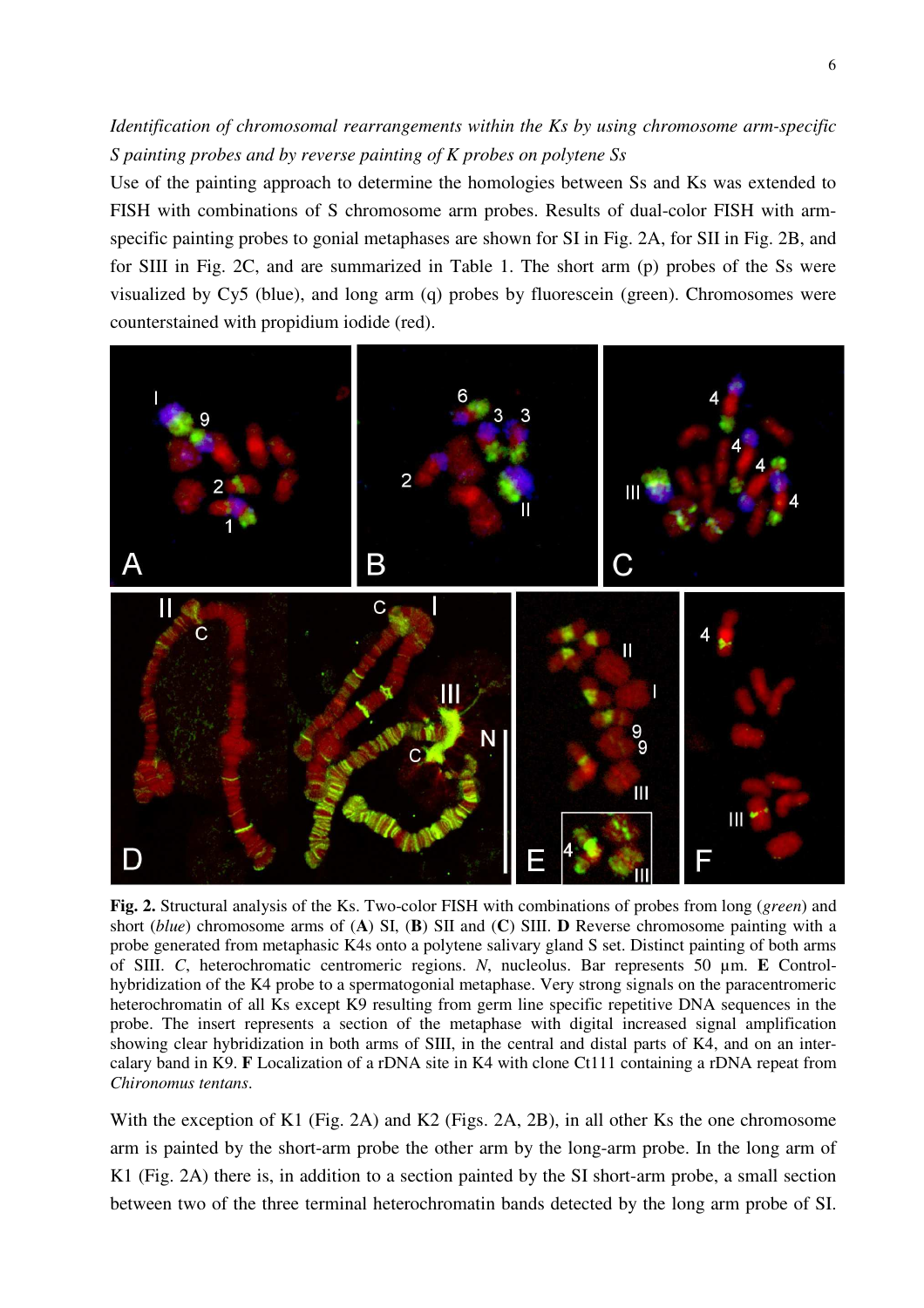In Fig. 2A, a section in the long arm of K2 is painted by the long-arm probe of SI, while in Fig. 2B the short arm of K2 is painted by the short-arm probe of SII. In the metaphase in Fig. 2C, the short arms of the four K4s are painted by the short arm probe of SIII, and more distal parts of their long arms by the long-arm probe of SIII. Fluorescein signals on the centromeric regions of SI, SII and K9 resulted from sequences of the centromeric, highly repetitive AlSo family (Staiber et al. 1997) present to some extent in the SIII long arm probe.

 To complement the characterization strategy of the S-homologous K sections with specific paints from Ss or S arms, the reverse path was taken: the generation of probes from metaphase Ks also by using microdissection, DOP-PCR and FISH onto Ss. In clinical genetics this micro-FISH approach, applied to characterize cytogenetically unclassifiable marker chromosomes, has been termed reverse chromosome painting, in which one uses normal chromosomes as probes onto metaphases containing the chromosomes of interest (Carter et al. 1992; Carter 1994; Xu et al. 1995). In *A. lucidus* advantage can be taken of the high cytogenetic resolution of the polytene salivary gland chromosomes for hybridization of the K probe. K4 was chosen for generating a probe from a distinct metaphasic K because K4 can be easily identified in metaphases without banding by its characteristic morphology. Ten metaphasic K4s were dissected for the probe used for the reverse painting onto the polytene S set shown in Fig. 2D. In both arms of SIII and its centromeric region, distinct strong hybridization was visualized compared with SI and SII. In SI and SII the K4 probe only hybridized on a few bands and only slightly in the centromeric regions.

 To check whether the K4 PCR probe really originates from K4, the probe was hybridized to Ks and Ss of spermatogonial metaphases (Fig. 4E). Very strong signals on the paracentromeric bands of all Ks, with the exception of K9, indicate that the probe contains sequences of the germ line specific highly repetitive AlKe DNA family located in those bands (Staiber et. al. 1997). In addition, clear hybridization was ascertained in the central part of K4, in some intercalary bands of other Ks, among them K9, and in the terminal S-homologous sections of K4 as well as in both arms of the SIIIs, as can be seen in the insert of Fig. 2E, with increased digital signal amplification. The latter corresponds to the painting of both arms of the polytene SIII by the K4 probe in Fig. 2D.

## *Localization of rDNA sites in the Ks*

In the polytene salivary gland S set of *A. lucidus* the only NOR has been localized in the short arm of SIII adjacent to the heterochromatic centromeric block (Mechelke 1953; Staiber and Behnke 1985), forming one large nucleolus during larval and prepupal stages (Fig. 2D).

 In order to identify and localize rDNA sites in the K complement of A. *lucidus*, labeled Ct111 plasmid containing a repeat unit of 18S and 28S rDNA from *Chironomus tentans* (Degelmann et al. 1979) was hybridized to spermatogonial chromosome spreads. One rDNA site was detected in the Ks and mapped to the short arm of K4 adjacent to the paracentromeric heterochromatin (Fig. 2F). This corresponds to the observation that the short arm of K4 was painted by the short-arm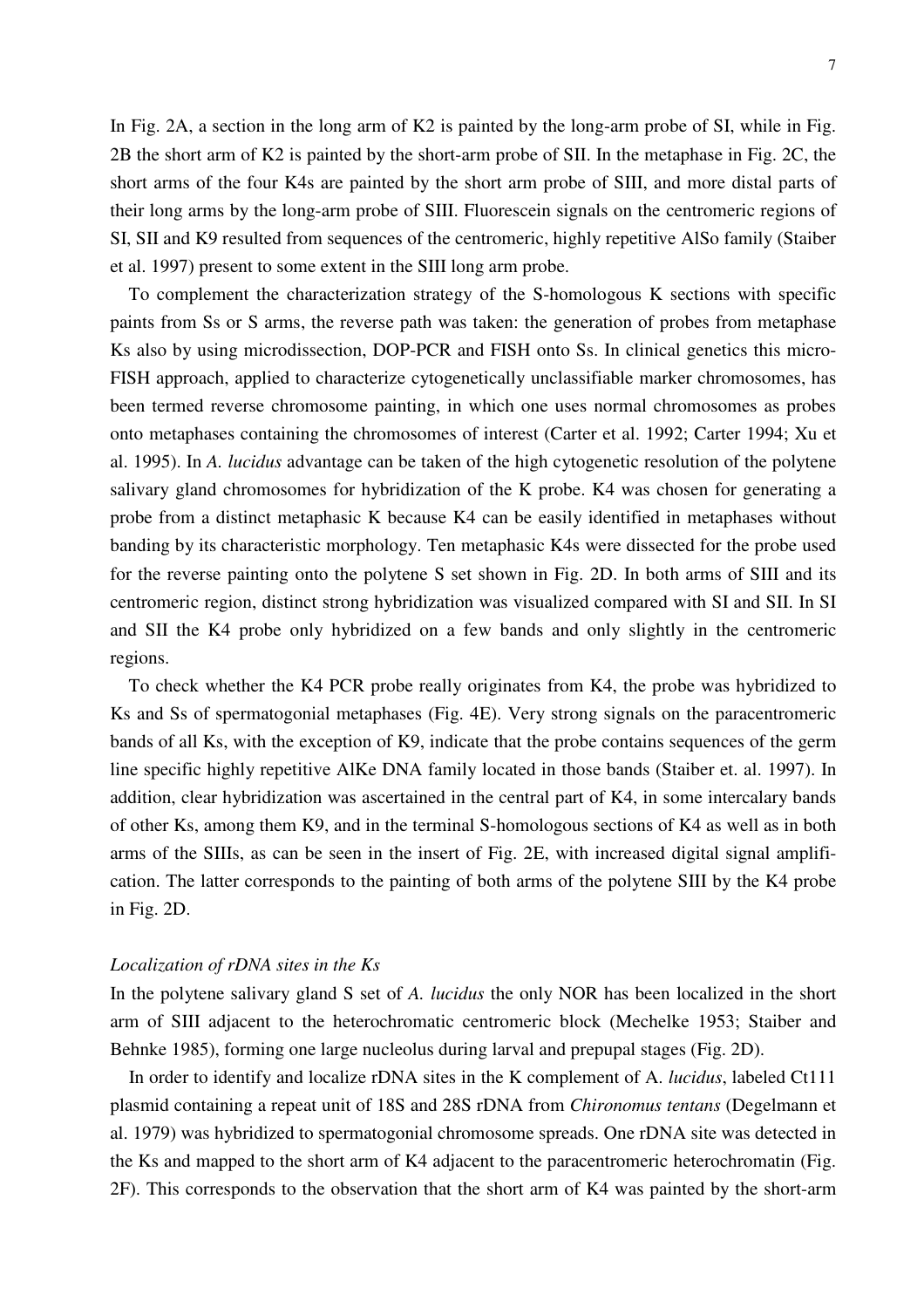probe of SIII, and, conversely, K4 contains sections of the short arm of SIII as determined by reverse painting.

**Table 1** Summary of fluorescence in situ hybridization analysis of the germ line-limited chromosomes of *Acricotopus lucidus*. (K1–K9, germline-limited (Keimbahn) chromosomes; SI–SIII, soma chromosomes; p, q, short and long chromosome arm. For nomenclature of Ks see Staiber 1988)

| Painting<br>probe         |        | Hybridization |                |   |        |   |    |   |    |   |    |   |     |   |    |   |     |   |
|---------------------------|--------|---------------|----------------|---|--------|---|----|---|----|---|----|---|-----|---|----|---|-----|---|
|                           | K1     |               | K <sub>2</sub> |   | K3     |   | K4 |   | K5 |   | K6 |   | K7  |   | K8 |   | K9  |   |
|                           | p      | q             | p              | q | p      | q | p  | q | D  | q | p  | q | p   | q | p  | q | p   | q |
| $\rm SI~p$                |        |               |                |   |        |   |    |   |    |   |    |   |     |   |    |   | $+$ |   |
| $\frac{\rm q}{\rm SII}$ p | $^{+}$ | $+a$          |                |   | $^{+}$ |   |    |   |    |   |    |   | $+$ |   |    |   |     |   |
| $\frac{q}{\rm SIII}$ p    |        |               |                |   |        |   |    |   |    |   |    |   |     |   |    |   |     |   |
| q                         |        |               |                |   |        |   |    |   |    |   |    |   |     |   |    |   |     |   |

 $a$  One small section in K1q (see K1 in Fig. 2A)

## **Discussion**

In this study a chromosome painting strategy was used to answer the question about the origin of the germ line-limited chromosomes. Some authors see the Ks as descendants of the S complement by way of endopolyploidy (Nicklas 1960; Painter 1966; Kunz et al. 1970). First evidence for this hypothesis came from the analysis of X-ray induced K-S-rearrangements in polytene salivary gland chromosomes of *A. lucidus*, demonstrating that the Ks contain sections with S-homologous banding patterns (Staiber and Thudium 1986; Staiber 1991b).

 Fluorescence in situ hybridization with soma DNA as probe demonstrated that all Ks in *A. lucidus* contain large sections with S-homologous DNA sequences exhibiting a specific distribution preferentially in the distals parts of both chromosome arms. More details as to the relations between Ks and Ss came from forward and reverse chromosome painting, methods based on chromosome microdissection, DOP-PCR and FISH have become a powerful tool in clinical genetics to ascertain the origin of cytologically unclassifiable marker chromosomes or to characterize complex chromosome rearrangements (Blennow et al. 1992; Carter et al. 1992; Lucas and Sachs 1993; Carter 1994, Müller-Navia et al. 1996). Eight of the nine K types contain S-homologous sections always detected by one S probe, and, furthermore in seven Ks the one chromosome arm was painted by the short-arm probe, the other arm by the long-arm probe of the concerning S. This strongly indicates that each of these K types has developed from one of the Ss. Only one K type, K2, has chromosome arms painted by arm probes of two different Ss, of SI and SII, probably resulting from a whole arm translocation. In contrast to the other Ks, the special K9 was completely painted by the SI probe. This result supports the idea that K9 is an evolutionarily younger K with great similarity to the Ss, but which has still not accumulated germ line-specific repetitive sequences in its centromeric region (Staiber et al. 1997).

 In *A. lucidus* the K complements in gonial mitoses can strongly vary in the number of Ks (6 to 16 Ks) and in the compositions of the nine K types in larvae of different egg depositions (Staiber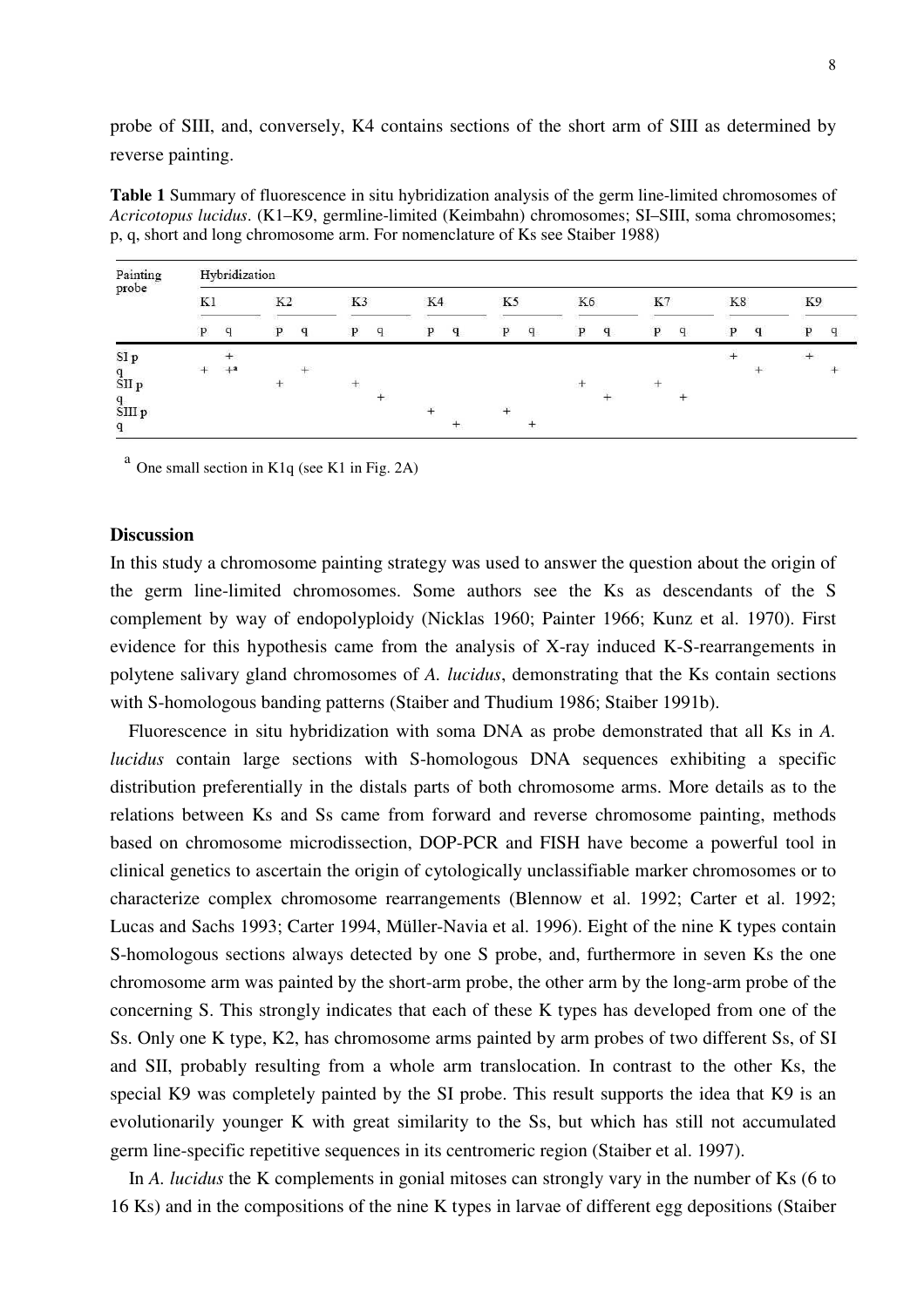1988). Each K type can be absent (i.e. K4 in Fig. 1D) or can be present one or two times (K4 in Figs. 1H and 1F), and especially K4 even three (Fig. 1B), four (Fig. 2C) or five times. Therefore, the painting results demonstrate that the portion of the S-homologous sections derived from a specific S varies strongly in the K complements of *A. lucidus.* 

 The results of reverse painting with the K4 probe onto polytene S sets agree with those from forward painting with SIII probes onto K4. In particular, they show that the S-homologous sections in K4 contain DNA sequences derived from both arms of SIII, as can be seen in the distinct hybridization pattern in both SIII arms in Fig. 2D. To our knowledge, this was the first application using polytene chromosomes as target in reverse painting for probes generated from metaphasic chromosomes. The signals on a few bands in the polytene SI and SII in Fig. 2D are most probably ascribable to genomic dispersed repetitive DNA sequences.

 The only 18S-28S rDNA site of the Ks was mapped to the short arm of K4 adjacent to the centromeric region. This corresponds to the specific painting of the short arm of K4 by the probe from the short arm of SIII as this S arm contains the only 18S-28S rDNA locus of the S set.

 In an earlier study of male meiosis in *A.lucidus*, chiasmata were observed in all K bivalents and almost exclusively in the S-homologous sections of the Ks (Staiber 1989). Therefore, one function of the S-homologous sections in the Ks may be to enable crossing over in meiosis with resulting chiasmata holding together the homologous Ks until anaphase I, thus ensuring the normal segregation of the Ks. But it seems to be a contradiction to eliminate on the one hand about one half of the Ks during first gonial mitoses (=germ line elimination), to compensate for this elimination in the last gonial mitosis (=differential mitosis) by a monopolar movement of the Ks (Bauer and Beermann 1952), then on the other hand to use mechanisms that ensure correct meiotic segregation. In addition to regular K bivalents and a few multivalents of homologous Ks, multivalents of nonhomologous Ks have also been detected in rare cases in spermatocyte metaphases I (Staiber 1989). With the painting results presented here, many of these unusual multivalents can be now explained by crossing over between homologous S sections in morphological different K types.

 In summary, the forward and reverse chromosome painting analysis produces conclusive evidence for the hypothesis that the Ks have developed during evolution from the Ss by endopolyploidization and by rearrangements followed by the accumulation of germ line-specific repetitive DNA sequences in the centromeric regions.

#### **Acknowledgements**

This paper is dedicated to Prof. Friedrich Mechelke on the occasion of his 80th birthday. The authors are very grateful to Prof. Anette Preiss for her support, to Bernd Johannes and Anja C. Nagel for help in laser scanning microscopy and computer programs, to Dr. Irmgard Wech for helpful discussions and to Prof. Erwin R. Schmidt and Dr. Christiane Kraemer, University of Mainz, for kindly providing Ct111. This study was supported by a grant of the Deutsche Forschungsgemeinschaft (Sta 462/3-1).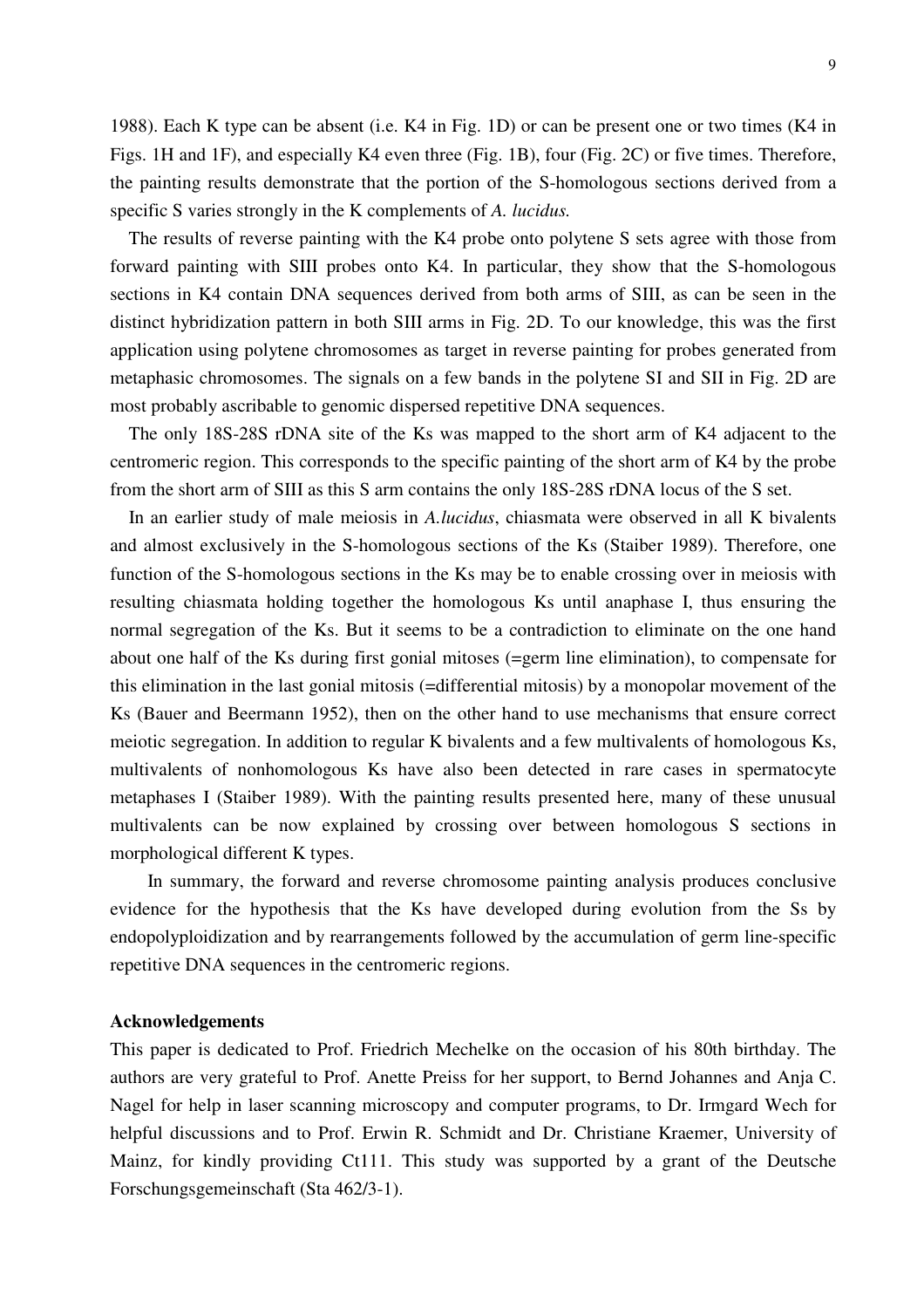## **References**

- Bantock CR (1970) Experiments on the chromosome elimination in the gall midge, *Mayetiola destructor*. J Embryol Exp Morphol 24:257–286
- Bauer H, Beermann W (1952) Der Chromosomencyclus der Orthocladiinen (Nematocera, Diptera). Z Naturforsch 7b:557–563
- Blennow E, Telenius H, Larsson C, de-Vos D, Bajalica S, Ponder BA, Nordenskjold M (1992) Complete characterization of a large marker chromosome by reverse and forward chromosome painting. Hum Genet 90:371–374
- Carter NP (1994) Cytogenetic analysis by chromosome painting. Cytometry 18:2–10
- Carter NP, Ferguson-Smith MA, Perryman MT, Telenius H, Pelmear AH, Leversha MA, Glancy MT, Wood SL, Cook K, Dyson HM, Ferguson-Smith ME, Willat LR (1992) Reverse chromosome painting: a method for the rapid analysis of aberrant chromosomes in clinical cytogenetics. J Med Genet 29:299–307
- Degelmann A, Royer H-D, Hollenberg CP (1979) The organization of the ribosomal RNA Genes of *Chironomus tentans* and some closely related species. Chromosoma 71:263–281
- De Saint Phalle B, Sullivan W (1996) Incomplete sister chromatid separation is the mechanism of programmed chromosome elimination during early *Sciara coprophila* embryogenesis. Development 122:3775–3784
- Gerbi SA (1986) Unusual chromosome movements in Sciarid flies. In: Hennig W (ed) Germ line-soma differentiation. Results and problems in cell differentiation 13. Springer, Berlin Heidelberg New York Tokyo, pp 71–104
- Geyer-Duszyńska I (1966) Genetic factors in oögenesis and spermatogenesis in Cecidomyiidae. In: Darlington CD, Lewis KR (eds) Chromosomes today, vol 1. Oliver and Boyd, Edinburgh, pp 174–178
- Goto Y, Kubota S, Kohno S (1998) Highly repetitive DNA sequences that are restricted to the germ line in the hagfish *Eptatretus cirrhatus*: a mosaic of eliminated elements. Chromosoma 107:17–32
- Hennig W (1986) Heterochromatin and germ line-restricted DNA. In: Hennig W (ed) Germ linesoma differentiation. Results and problems in cell differentiation 13. Springer Berlin Heidelberg New York Tokyo, pp 175–192
- Kohno S, Nakai Y, Satoh S, Yoshida M, Kobayashi H (1986) Chromosome elimination in Japanese hagfish, *Eptatretus burgeri* (Agnatha, Cyclostomata). Cytogenet Cell Genet 41:209–214
- Kubota S, Kuro-o M, Mizuno S, Kohno S (1993) Germ line-restricted, highly repeated DNA sequences and their chromosomal localization in a Japanese hagfish (*Eptatretus okinoseanus*). Chromosoma 102:163–173
- Kunz W, Trepte H-H, Bier K (1970) On the function of the germ line chromosomes of *Wachtliella persicariae* (Cecidomyiidae). Chromosoma 30:180–192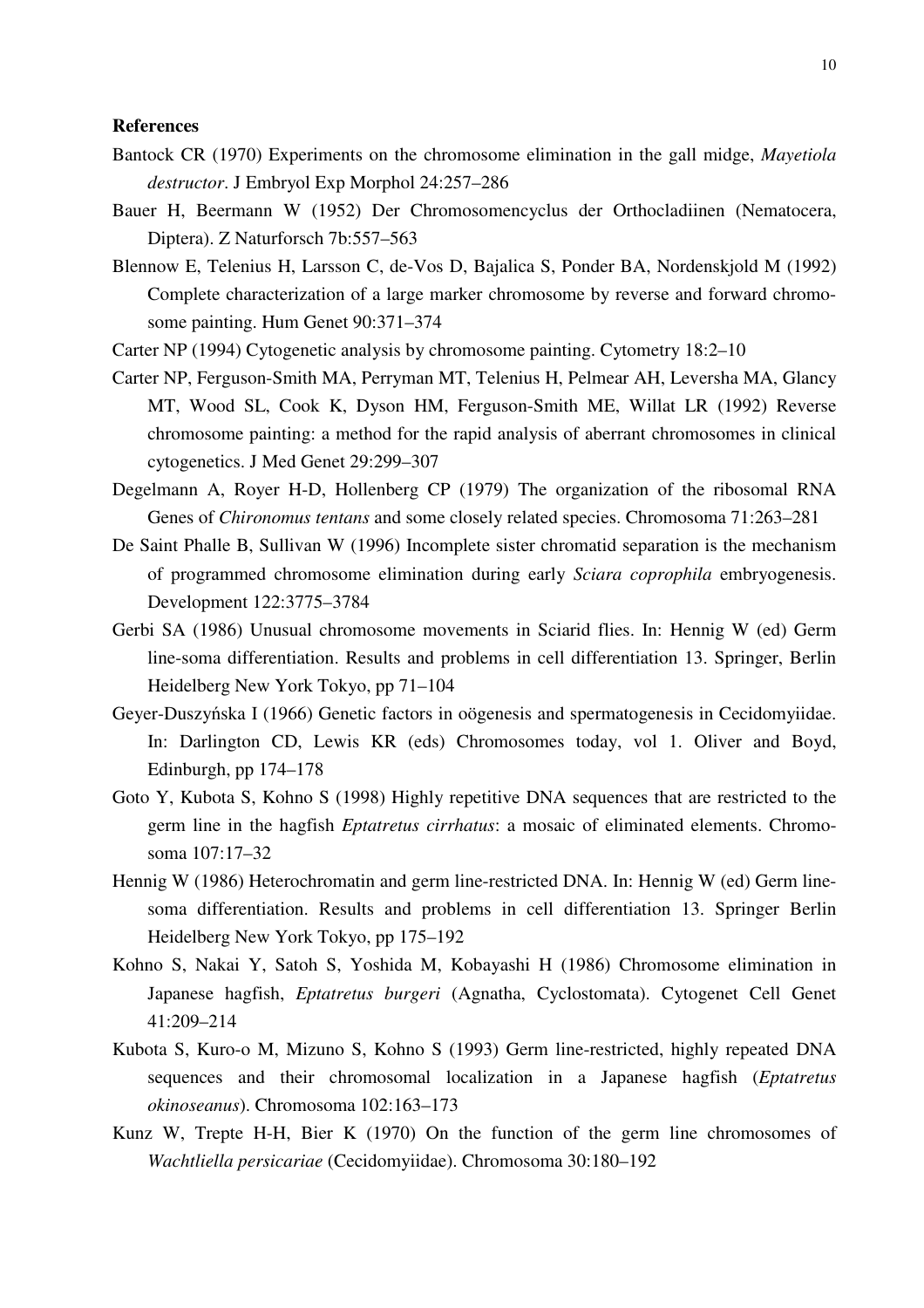- Lucas JN, Sachs RK (1993) Using three-color chromosome painting to test chromosome aberration models. Proc Natl Acad Sci U S A 90:1484–1487
- Mechelke F (1953) Reversible Strukturmodifikationen der Speicheldrüsenchromosomen von *Acricotopus lucidus*. Chromosoma 5:511–543
- Meltzer PS, Guan X-Y, Burgess A, Trent JM (1992) Rapid generation of region specific probes by chromosome microdissection and their application. Nat Genet 1:24–28
- Müller-Navia J, Nebel A, Oehler D, Theile U, Zabel B, Schleiermacher E (1996) Microdissection and DOP-PCR-based reverse chromosome painting as a fast and reliable strategy in the analysis of various structural chromosome abnormalities. Prenat Diagn 16:915–922
- Nicklas RB (1959) An experimental and descriptive study of chromosome elimination in *Miastor* spec. (Cecidomyidae; Diptera). Chromosoma 10:301–336
- Nicklas RB (1960) The chromosome cycle of a primitive cecidomyiid *Mycophila speyeri*. Chromosoma 11:402–418
- Painter TS (1966) The role of the E-chromosomes in Cecidomyiidae. Proc Natl Acad Sci U S A 56:853–855
- Staiber W (1988) G-banding of germ line limited chromosomes in *Acricotopus lucidus* (Diptera, Chironomidae). Chromosoma 97:231–234
- Staiber W (1989) Multivalent formation and pairing behavior of germ line limited chromosomes in male meiosis of *Acricotopus lucidus* (Diptera, Chironomidae). Genome 32:941–945
- Staiber W (1991a) Characterization of heterochromatin of germ line limited and soma chromosomes in *Acricotopus lucidus* (Diptera, Chironomidae) by differential banding methods. Hereditas 114:91–96
- Staiber W (1991b) Structural homologies between germ line limited and soma chromosomes in *Acricotopus lucidus* (Diptera, Chironomidae). J Hered 82:247–249
- Staiber W, Behnke E (1985) Developmental puffing activity in the salivary gland and Malpighian tubule chromosomes of *Acricotopus lucidus* (Diptera, Chironomidae). Chromosoma 93:1–16
- Staiber W, Thudium D (1986) X-ray induced rearrangements between germ-line limited and soma chromosomes of *Acricotopus lucidus* (Diptera, Chironomidae). Genetica 69:149–156
- Staiber W, Wech I, Preiss A (1997) Isolation and chromosomal localization of a germ linespecific highly repetitive DNA family in *Acricotopus lucidus* (Diptera, Chironomidae). Chromosoma 106:267–275
- Telenius H, Carter NP, Bepp CE, Nordenskjöld M, Ponder BA, Tunnacliffe A (1992) Degenerate oligonucleotide-primed PCR: general amplification of target DNA by a single degenerate primer. Genomics 13:718–725
- Tobler H (1986) The differentiation of germ and somatic cell linesin nematodes. In: Hennig W (ed) Germ line-soma differentiation. Results and problems in cell differentiation 13. Springer Berlin Heidelberg New York Tokyo, pp 1–69